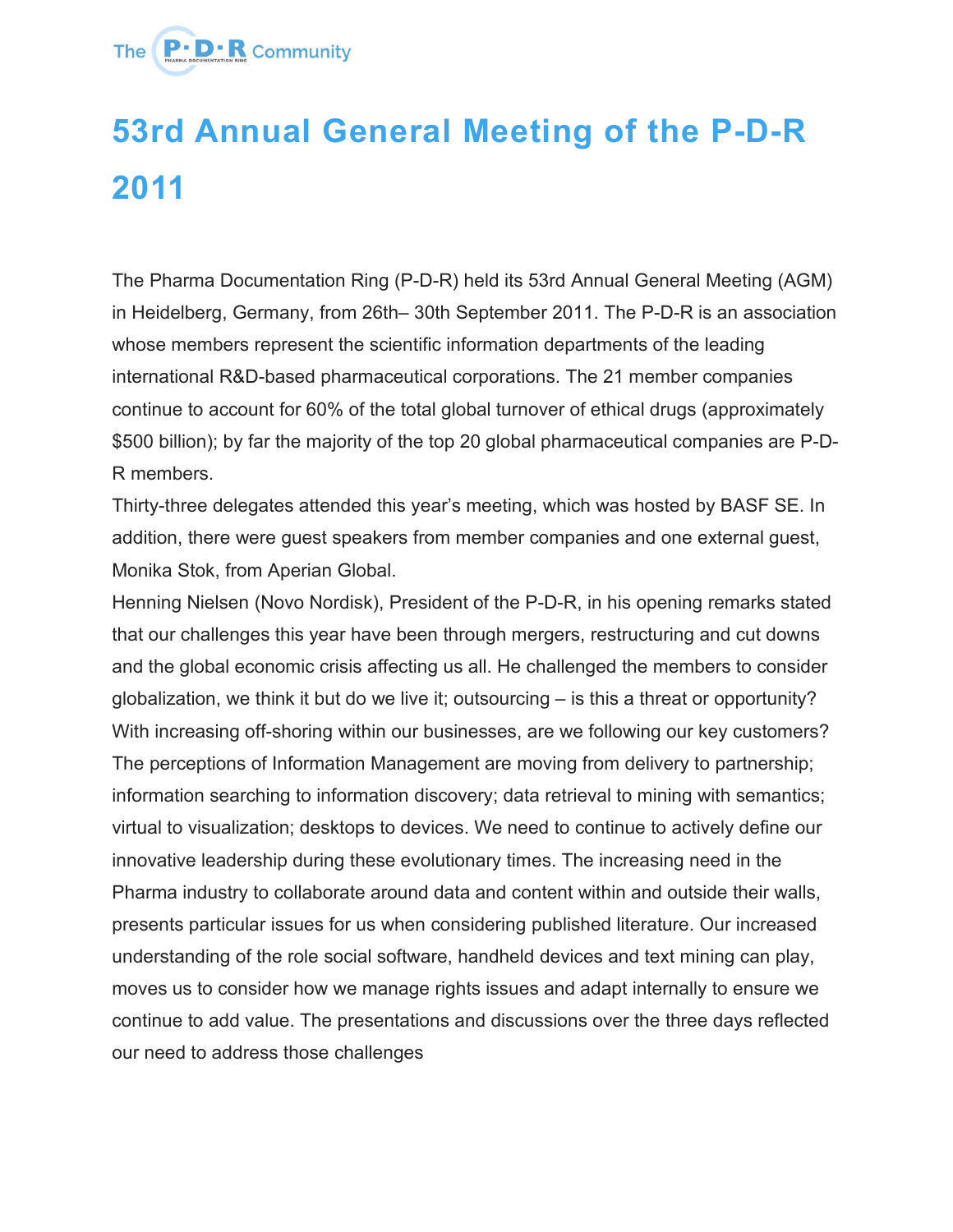

The highlights of the meeting were a focused session on the differences of cultures around the world facilitated by Monika Stok, Aperian Global and sessions on text mining lead by Oliver Renn, Boehringer Ingelheim. This was a pre-cursor to the special meeting being planned on text mining in Belgium, November 2011.

The successful Hot Topics session ran again this year giving the group the opportunity to discuss their most relevant issues. Topics this year included, mobile access to licensed material, communication and marketing strategies, social media, knowledge sharing, and access for external partners.

Each of the P-D-R's eight topic groups presented throughout the three days on developments made during the year. This year, they included many presentations listed here:

- Thomas Lorenz, BASF and VP of the Patent Documentation Group (PDG) who gave an overview of their current activities
- Helga Walter, Bayer Healthcare, Heinz-Gerd Kneip, BASF, Michelle Sparks Kuo, Merck & Co, and Joanna Woodward, Pfizer on their text mining experiences and challenges.
- Michelle Sparks Kuo, Merck & Co, on trends in outsourcing
- Andrew Clark, UCB, Mary Laskow, Bristol-Myers Squibb and Deborah Juterbock, Novartis on their experiences and challenges introducing mobile technology for information services.
- Wolfgang Ludwig, Merck KGaA and Karen Tempest, CSL Group on Newsletters and Newsfeed services
- Barbara Endler-Jobst, F.Hoffmann-La Roche AG on comparisons between drug pipeline data sources
- Mary Laskow, Bristol-Myers Squibb on integration of pipeline information
- Matthias Staab, Sanofi, on the Innovative Medicines Initiative (IMI), Translational Research Knowledge platform (eTRIKS project).
- Hans-Ulrich Haussermann, Abbott on the collaboration features within the new P-D-R members' website.

Within the reviews of information developments in each of the member companies, the recurring themes continue to be re-organisation – mergers, acquisitions and